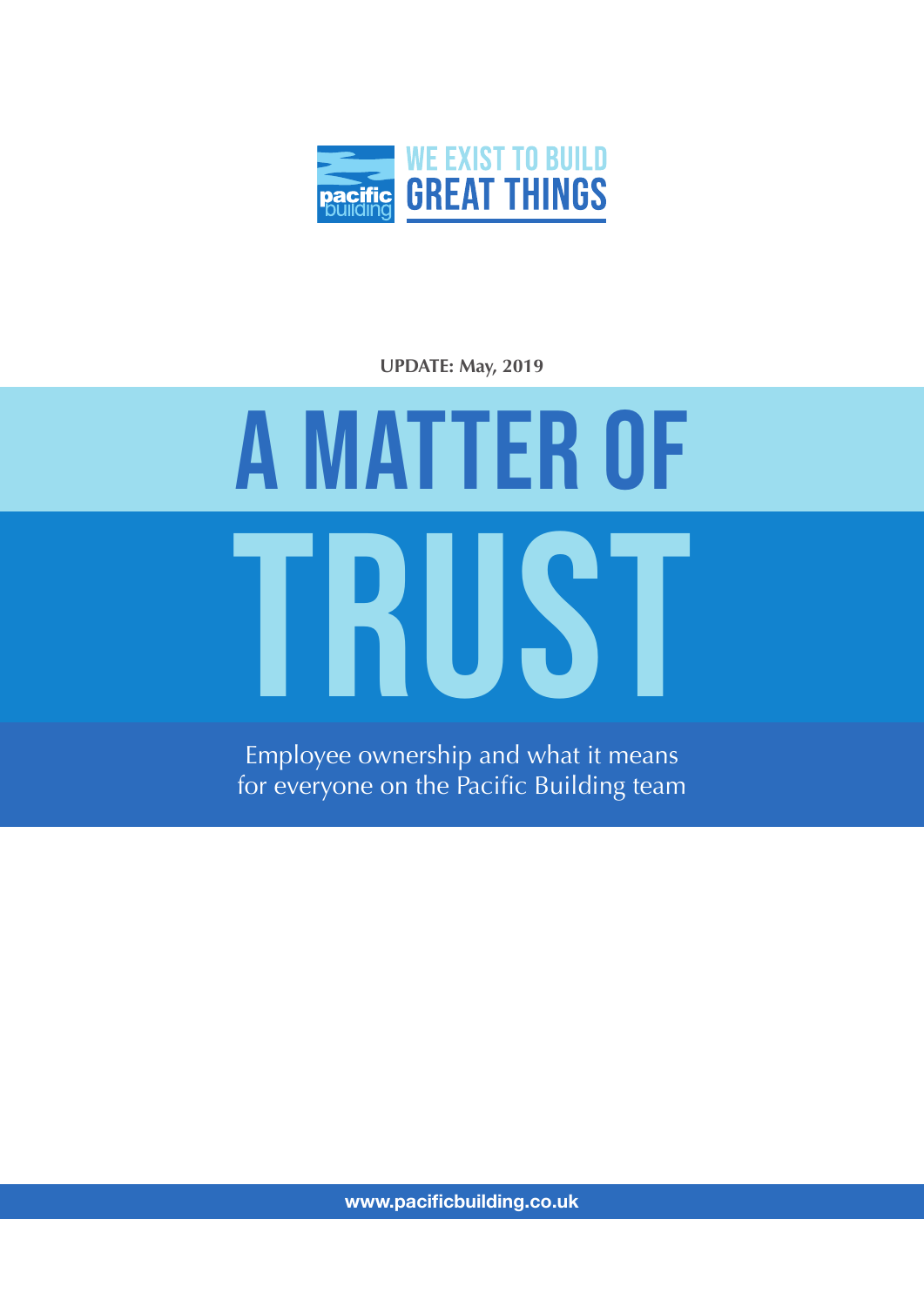# questions & answers questions & answers

## **LET'S FIND OUT MORE...**

### **What do the Trustees of the Employee Ownership Trust do?**

The Trustees of the EOT are the shareholders of the company. They meet with the Board of Pacific Building Limited to understand Pacific's targets and to monitor the performance of the Board of Pacific Building.

In a normal company, the interests of shareholders are almost entirely concerned with the financial performance of the company (although not necessarily just the short-term performance). However, even in public limited companies, shareholders will sometimes intervene to make it clear that they require the Board to do some things or not do some things e.g. refrain from investment in tobacco or defence industries or, in a recent example, change remuneration policy of the directors.

## **So, how does the role of Trustee of an EOT differ from a shareholder in a plc?**

Trustees of an EOT (acting as shareholders) fulfil a fundamentally similar role to that of shareholders in a plc but with some crucial differences – we're interested in more than financial performance, as we want to see signs that the business is developing a culture in which Pacific employees genuinely "feel, think and act" like owners. That's not to say employees can pick and choose what they do, or refuse to do things they might not like, but we would expect to see employees' ideas listened to and implemented when this makes commercial sense or is a valid point.

## **How do you hold the Board of Pacific to account?**

As Trustees of the EOT, we make it clear to the Board of Pacific Building what is expected of them and hold them to account. We do this by meeting them twice yearly and assessing the financial and operational performance of the company against previously communicated plans, asking for evidence of how the Board is developing the culture of ownership within the firm and challenging any points we feel relevant. However, we have to tread a fine line, as the Trustees' role is not to get involved in day-to-day issues faced by the business or involve ourselves in problems between management and workforce, or to act as mediators or dictate details of employment practices. By the same token, we wouldn't idly stand back if we knew that issues were being ignored by the Board of Pacific.



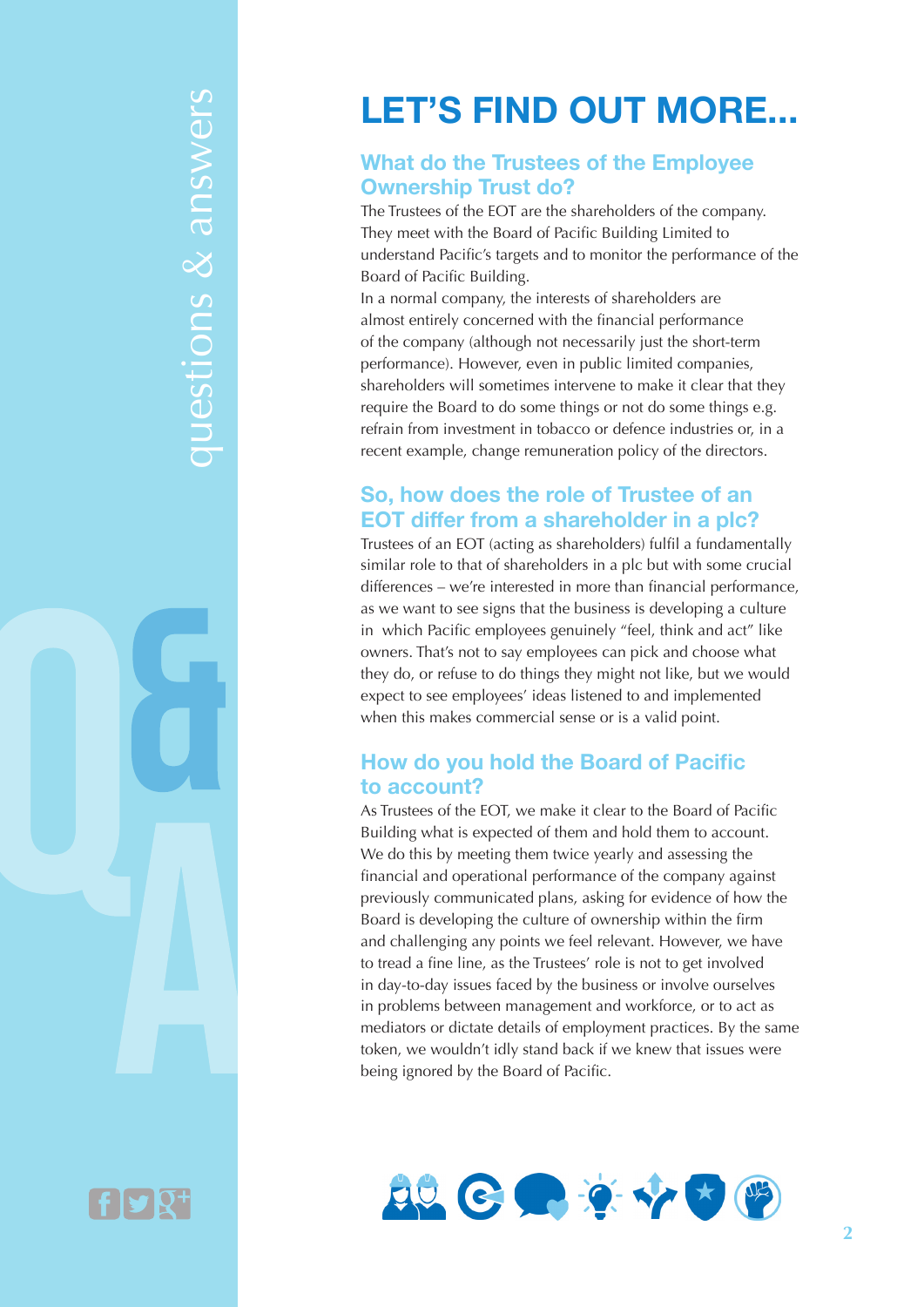# questions & answers questions & answers



## **Why don't the EOT Trustees get involved in policy?**

It's quite typical in businesses up and down the country that policies will be considered by the Board, or the Management Committee, as part of the process of managing the company. As shareholders who have to act in the best overall interest of the employees, Trustees are entitled to expect that they will be consulted if broad changes to employment practices are being considered. Trustees also have a right to say if they wish the Board to prioritise some changes over others but it is not fair for the EOT Trustees to start setting conditions that the Board of Pacific don't believe they can deliver. However, if the EOT Trustees felt that the Board of Pacific Building was, for example, ignoring opportunities to improve employees' terms and conditions and general working practices, we would want to address this with the Board and we would expect to see a change of approach.

However, the one inescapable factor for all employee owners is that we can't improve what we provide to employee owners unless we remain profitable and increase profits on a consistent basis.

## **Specifically, what are the duties of EOT Trustees?**

The Trustee Directors (who are the EOT Trustees) as a whole are collectively responsible for operation of the EOT. The Trustee Directors' role is to:

**1** Exercise their powers to benefit employees and future employees of Pacific through holding the Trust property (the shares in Pacific) for the benefit of the beneficiaries of the Trust (the employees of Pacific), thereby providing a stable base for the employees to make the company successful as an independent business over the short and long term. As a business owned by the employees indirectly (through the Trust's shareholdings), these benefits include employees' ability to keep control of their own destiny, have a participative work environment and share in the profits they help create.

### **2 Exercise their discretion:**

- **(a)** For the benefit of the current employees of the company.
- **(b)** In accordance with the provisions of the Deed of Trust and the Articles.
- **3 Have regard (among other matters) to:**
- **(a)** The likely consequences of any decision in the long term.
- **(b)** The interests of the company's employees.
- **(c)** The need to act fairly between the beneficiaries of the Trust.